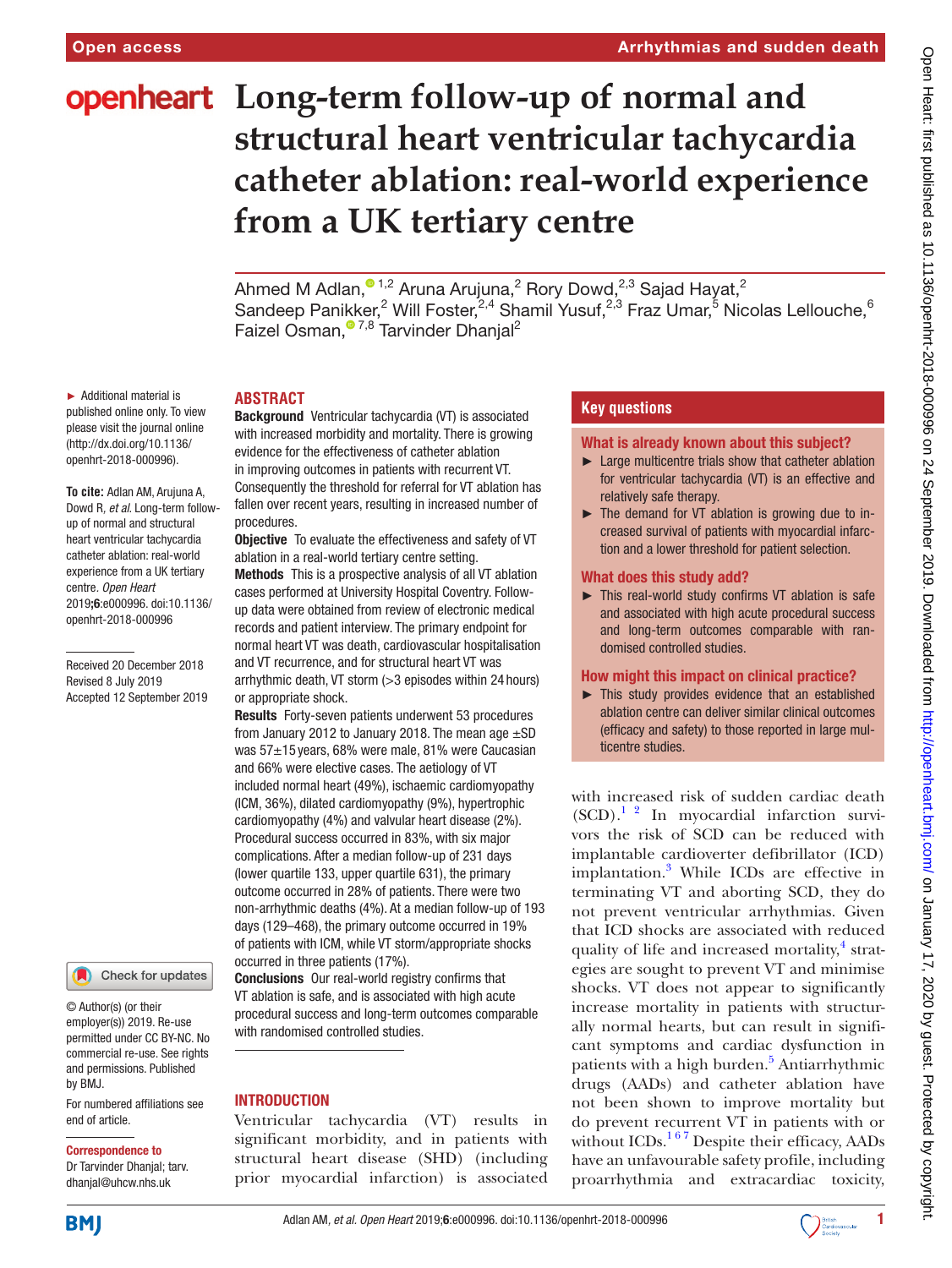particularly associated with long-term amiodarone use. $6$ Catheter ablation for VT directly targets and alters the arrhythmia substrate, $8-12$  reducing the need for AADs.

In patients with SHD, catheter ablation has traditionally been reserved for patients with advanced cardiac disease and drug refractory VT. $^{13}$  14 However, in patients with ischaemic cardiomyopathy (ICM), accumulating evidence supports earlier intervention with catheter ablation.[7 15 16](#page-6-6) Techniques for VT ablation have developed to allow for successful mapping and ablation of unstable VTs.[10 12 16 17](#page-6-7) As a result, the threshold to refer patients for VT ablation has fallen over recent years. Randomised control trials (RCTs) have recruited patients into large centres with extensive experience demonstrating the superiority of VT ablation over medical therapy; however, there are limited real-world data on the efficacy and safety of catheter ablation for VT in developing centres. We report our contemporary single-centre experience for VT ablation since the emergence of distinct patient selection criteria and advances in mapping and ablation technologies. In addition, we performed a substudy analysis on the efficacy and safety of patients with ICM compared with normal heart VT (nhVT). We hypothesised that our efficacy and safety would be comparable with that seen in contemporary RCTs.

# **METHODS**

# Study design

Detailed methodology can be found in the [online supple](https://dx.doi.org/10.1136/openhrt-2018-000996)[mentary material](https://dx.doi.org/10.1136/openhrt-2018-000996). Briefly, patients who underwent catheter ablation for VT performed at the University Hospital Coventry from January 2012 to January 2018 were prospectively entered into a registry. For nhVT (structurally normal heart on transthoracic echocardiogram or cardiac MRI, or cardiac dysfunction attributed to high premature ventricular contraction (PVC) burden), referral criteria included symptomatic VT despite medical therapy; intolerance to medication or patient preference against medication; PVC burden >10%; and cardiac dysfunction. For structural heart VT (shVT, ICM or non-ICM), indications included symptomatic VT despite medical therapy; three or more episodes of VT within 24hours; at least three episodes of VT requiring antitachycardia pacing (ATP); or at least one appropriate defibrillator shock.

## Procedures

All nhVT ablation procedures were performed under conscious sedation and selective shVT ablation procedures under general anaesthesia, where procedural risk was deemed high. Oral anticoagulation with warfarin was uninterrupted (target international normalised ratio 2.0–3.0). Direct oral anticoagulants were omitted on the day of the procedure. Anticoagulation was resumed the same day provided there were no significant bleeding events. When available a 12-lead ECG during VT was used to guide chamber mapping. Clinical VT induction was attempted with programmed electrical stimulation





<span id="page-1-0"></span>Figure 1 ICM ablation workflow demonstrating mapping strategies employed. (A) Endocardial substrate map with (i) bipolar scar definition <1.5mV and dense scar <0.5mV and (ii) unipolar scar definition <8.0mV. Septal and lateral views of the LV are shown, with grey scar extending from the lateral LV wall apical and inferior with the extensive basal septal scar. (B) Activation map of the right bundle branch block morphology VT TCL 544 ms. Mid-diastolic potentials were seen at the basal anterolateral LV (black arrow) shown as early meets late. (C) Entrainment mapping (i) from the basal anterolateral LV showing entrainment with concealed fusion (pace map 12/12), a postpacing interval (555ms) minus TCL (544ms) of 11ms and stimulus to QRS of 103 ms. (C) Restoration of sinus rhythm during ablation (ii) with acute procedural success confirmed with non-inducibility (iii). ICM, ischaemic cardiomyopathy; LV, left ventricle; TCL, tachycardia cycle length; VT, ventricular tachycardia.

(PES). Patients were allowed to remain in VT during mapping and ablation if haemodynamically stable; otherwise VT was terminated with ATP or electrical direct current cardioversion. Electroanatomical substrate and activation mapping was performed using the EnSite NAVX/Velocity/Precision (Abbott Medical, Minneapolis, Minnesota) systems or CARTO 3 (Biosense Webster, Diamond Bar, California). All nhVT cases underwent pace mapping, $11$  and if VT was haemodynamically stable activation mapping was performed. For shVT a combination of substrate mapping, pace mapping and activation/entrainment mapping was performed, as shown in [figure](#page-1-0) 1. The critical isthmus, late potentials, local abnormal ventricular activities (LAVA) potentials and decrementing early/late potentials were identified.<sup>[8 9](#page-6-4)</sup> Unstable VT mapping and ablation were performed using a substrate modification approach, $12 \times 16$  using a range of catheters including conventional and saline-irrigated ablation catheters  $(≤8mm$  tips) (online supplementary [table 1\)](https://dx.doi.org/10.1136/openhrt-2018-000996). Power, force-time integral, lesion size index and ablation index settings were at the operator's discretion. At the end of the procedure, standardised PES was performed. Complete acute procedural success was defined as termination of clinical VT with failure to induce clinical VT or VT with a longer tachycardia cycle length (TCL). To minimise follow-up bias, postprocedure ICD therapies (ATP/shock) were programmed according to a standardised protocol on the basis of the best evidence available.<sup>18 19</sup>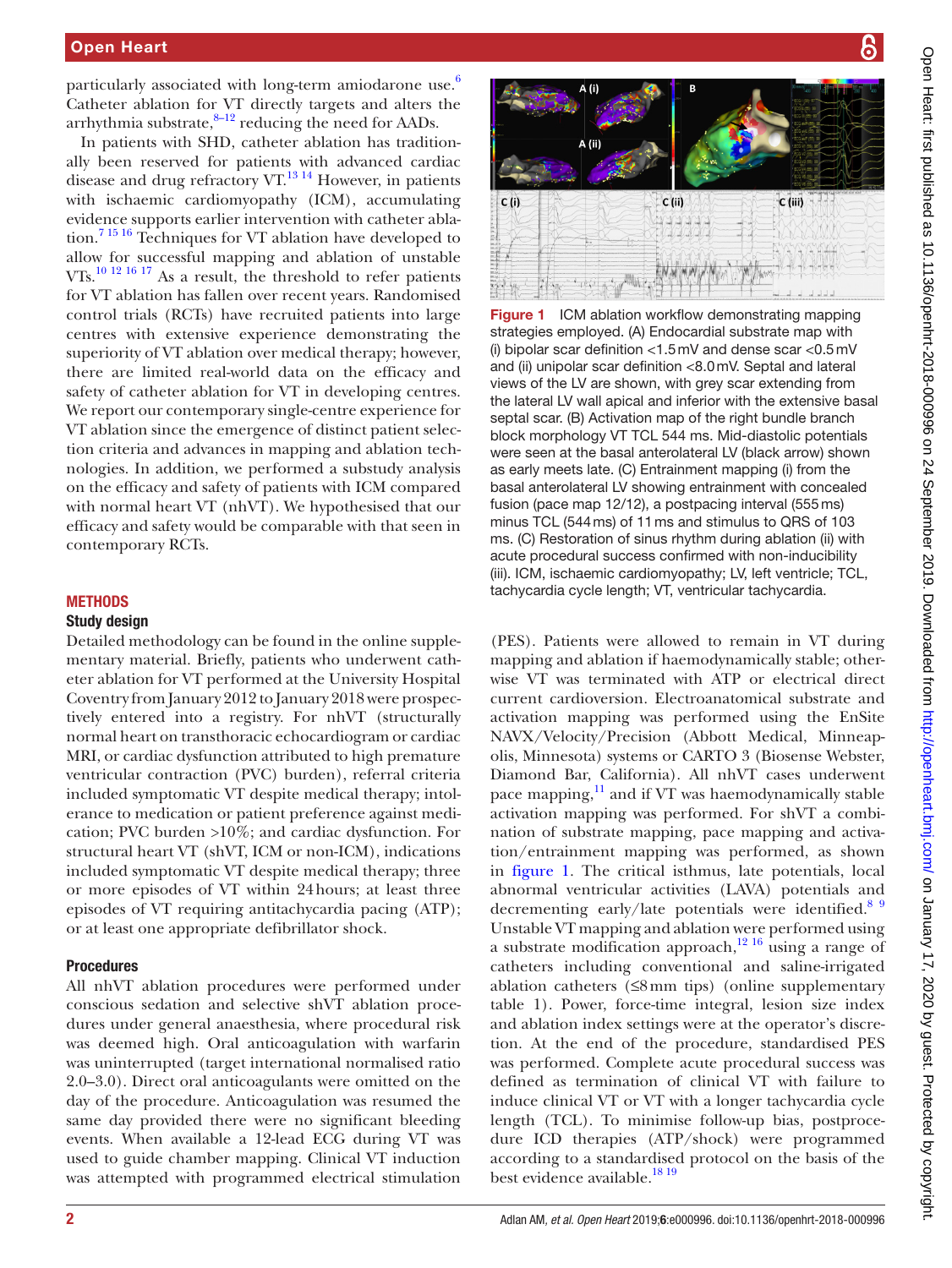#### **Outcomes**

Follow-up was calculated from the first procedure until the last documented clinical contact after the VT ablation. The primary outcome for nhVT was a composite endpoint including all-cause death, cardiovascular hospitalisation and recurrent VT (defined as spontaneous sustained VT, or Holter evidence of PVC burden >10%). For shVT the primary outcome was a composite endpoint including arrhythmic death, appropriate shock or VT storm (defined as three or more documented VT episodes occurring within 24hours). Secondary outcomes included all-cause death, appropriate shock, recurrent VT, VT storm and cardiovascular hospitalisation. A substudy analysis was performed to compare VT ablation outcomes between patients with nhVT and ICM.

#### Statistical analyses

Statistical analyses were performed using SPSS V.22. Group differences were tested using Pearson's  $\chi^2$  test for categorical variables, and independent t-tests or Wilcoxon test for continuous variables. P<0.05 was statistically significant.

#### **RESULTS**

## Baseline demographics

A total of 47 patients underwent 53 procedures between January 2012 and January 2018, with 43 cases  $(81\%)$ performed between March 2015 and January 2018 ([figure](#page-2-0) 2). The mean age  $\pm SD$  was 57 $\pm 15$  years. Patients were predominantly male (68%) and Caucasian (81%). The aetiology of VT included nhVT (n=26, 49%), including right ventricular outflow (RVOT) (n=22), left ventricular outflow tract  $(n=2)$  and fascicular VT  $(n=2)$ . shVT was common (n=27, 51%) and included ICM (n=19), dilated cardiomyopathy (n=5), hypertrophic cardiomyopathy (n=2) and valvular heart disease (n=1). Almost half of patients were referred locally (n=25, 47%), while the remainder were from our surrounding referral hospitals. Procedures were predominantly elective (66%). The median time from index VT presentation to VT ablation was 318 (122–654) days. Baseline patient characteristics are shown in [table](#page-3-0) 1.



<span id="page-2-0"></span>Figure 2 Cumulative frequency of ventricular tachycardia ablation procedures performed.

Hypertension, atrial fibrillation and heart failure were all more prevalent in the ICM group compared with nhVT. As expected, the left ventricular ejection fraction was significantly lower in the ICM group compared with the nhVT group  $(29\% \pm 1\% \text{ vs } 56\% \pm 6\% \text{; } p=0.011)$ . None of the patients with nhVT had an ICD, whereas the majority of patients with ICM had defibrillators (89%) and all had received therapies (94% ATP, 76% shocks). The most common antiarrhythmic agents included betablockers (91%), amiodarone (43%), mexiletine (11%), verapamil  $(8\%)$  and flecainide  $(2\%)$ . Only one patient with nhVT was treated with amiodarone compared with 17 of 19 patients with ICM (89%). Mexiletine had been used in five patients with ICM and one patient with dilated cardiomyopathy. A significant proportion of patients were taking anticoagulation (39%): warfarin (25%) or apixaban (11%). Significantly more patients were anticoagulated with ICM compared with nhVT (p=0.041).

# Procedural data

A summary of the procedural data is shown in [online](https://dx.doi.org/10.1136/openhrt-2018-000996)  [supplementary table 1.](https://dx.doi.org/10.1136/openhrt-2018-000996) All nhVT cases were performed under local anaesthesia and conscious sedation, with only 4 of 19 ICM cases requiring general anaesthesia (21%). The majority of patients had two or more clinical VTs (87%), and most patients were in sinus rhythm at the start of the procedure (93%). Clinical VT was inducible or spontaneous in all patients with nhVT and 58% of patients with ICM. VT was haemodynamically stable in all patients with nhVT compared with less than two-fifths of patients with ICM (37%, p<0.001). The Abbott Velocity/ Precision mapping system was used in nearly two-thirds of cases, with CARTO 3 in the remainder. The most common multipolar mapping catheters included Pentaray (32%), HD linear Duodeca (21%) and the Array (19%).

Mapping was almost exclusively performed via the endocardial route (98%). The most common mapping strategies included pace mapping (68%), activation mapping (68%) and substrate mapping (57%); entrainment mapping was performed less commonly (11%). In the ICM cohort all cases underwent substrate mapping, with additional 68% pace mapping, 22% entrainment mapping and 47% activation mapping. Pace mapping (when used) was successful in achieving an 11/12 ECG match in 94% of cases. Ablation catheters used included SmartTouch (30%), TactiCath (28%) and M Therapy (25%). For all cases the median radio frequency (RF) ablation time was  $22$  (IQR 11–48) min, while the median total procedural time was  $200$  (IQR 141-241) min. The median fluoroscopy time was 27 (19–34) min. The nhVT group had shorter RF ablation time (14 vs 56min, p<0.001), overall procedural time (142 vs 240min,  $p<0.001$ ) and fluoroscopy times (21 vs 28 min,  $p=0.028$ ) compared with ICM VT.

## **Outcomes**

Acute procedural success occurred in 83% of all patients, with no significant difference between ICM and nhVT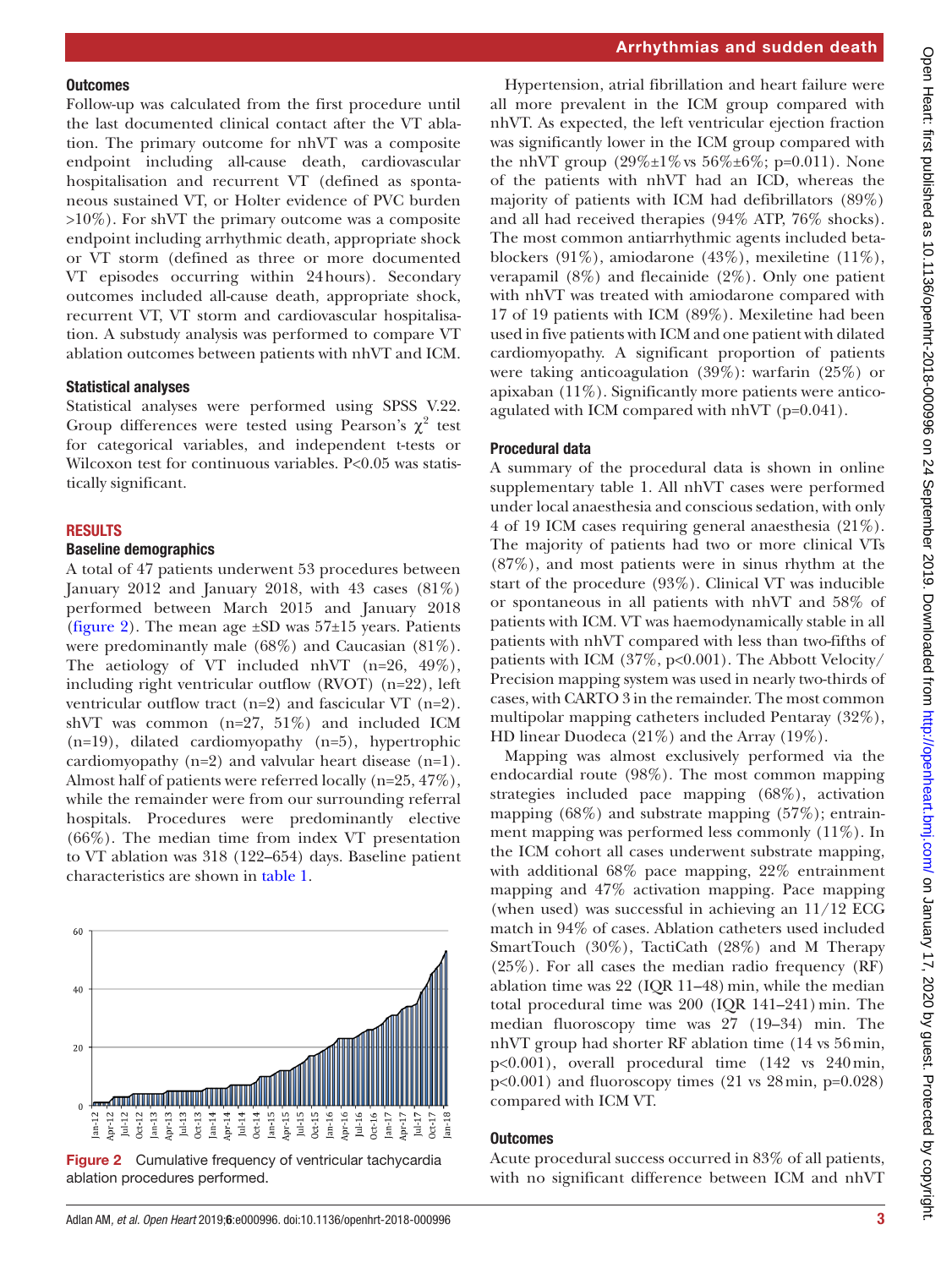<span id="page-3-0"></span>

| <b>Open Heart</b>                                 |              |              |             |         |  |
|---------------------------------------------------|--------------|--------------|-------------|---------|--|
| Table 1 Baseline patient characteristics          |              |              |             |         |  |
|                                                   | All          | nhVT         | <b>ICM</b>  | P value |  |
| <b>Procedures</b>                                 | 53           | 26           | 19          |         |  |
| Patients                                          | 47           | 23           | 16          |         |  |
| Age, years                                        | $57 + 15$    | $48 + 13$    | $70\pm9$    | < 0.001 |  |
| Sex: male                                         | 36 (68)      | 15 (58)      | 14 (74)     | 0.268   |  |
| Caucasian                                         | 43 (81)      | 18 (69)      | 18 (95)     | 0.035   |  |
| Asian                                             | 3(6)         | 8(31)        | 1(5)        |         |  |
| <b>Hypertension</b>                               | 14 (26)      | 2(8)         | 10(53)      | 0.002   |  |
| <b>Atrial fibrillation</b>                        | 12(23)       | 1(4)         | 8(42)       | 0.002   |  |
| <b>Diabetes</b>                                   | 4(8)         | 1(4)         | 2(11)       | 0.375   |  |
| Stroke                                            | 0            |              |             |         |  |
| Left ventricular systolic dysfunction (LVEF <40%) | 21(40)       | $\mathbf{0}$ | 15 (79)     | < 0.001 |  |
| LVEF, %                                           | $43 + 16$    | $56 + 6$     | $29 + 11$   | 0.011   |  |
| <b>Wall motion abnormalities</b>                  | 22(43)       | 1(4)         | 17 (89)     | < 0.001 |  |
| Previous VT ablation                              | 5(9)         | 1(4)         | 3(16)       | 0.164   |  |
| Implantable cardioverter defibrillator implanted  | 24(45)       | $\mathbf{0}$ | 17 (89)     | < 0.001 |  |
| Device therapies received                         |              |              |             |         |  |
| <b>ATP</b>                                        | 22 (92)      |              | 16 (94)     |         |  |
| Shock                                             | 16 (67)      | -            | 13 (76)     |         |  |
| Beta-blocker                                      | 48 (91)      | 23 (88)      | 19 (100)    | 0.125   |  |
| Amiodarone                                        | 23 (43)      | 1(4)         | 17 (89)     | < 0.001 |  |
| Duration of amiodarone, median (IQR) months       | $12(2 - 23)$ | 12           | $9(1 - 24)$ |         |  |
| <b>Mexiletine</b>                                 | 6(11)        | 0            | 5(26)       | 0.006   |  |
|                                                   |              |              |             |         |  |

Values expressed as mean±SD or frequency (%) unless otherwise specified.

ATP, antitachycardia pacing; ICM, ischaemic cardiomyopathy; LVEF, left ventricular ejection fraction; nhVT, normal heart VT; VT, ventricular tachycardia.

Verapamil 4 (8) 4 (15) 0 0.073 Flecainide 2 (4) 2 (8) 0 0.216 Anticoagulation 21 (39) 6 (23) 10 (53) 0.041

Warfarin 13 (25) 5 (19) 7 (37) Apixaban 6 (11) 1 (4) 3 (16) Dabigatran 1 (2) 0 0 Edoxaban 1 (2) 0 0

 $(84\% \text{ vs } 85\%, \text{ p=0.970}).$  In total, six patients underwent redo procedures. All patients (n=47) were followed up for a median of 231 (133–631) days postprocedure. Sixteen patients with ICM were followed up for a median of 193 (129–468) days, and 24 patients with nhVT were followed up for 358 days (134–358 days, p=0.205). The primary and secondary outcomes are shown in [table](#page-4-0) 2. The primary outcome occurred in 13 patients (28%), with no significant difference between ICM and nhVT cases. Death occurred in two patients; however, these were non-arrhythmic. Three of 16 (19%) patients suffered recurrent VT storm or appropriate shocks. Of the 13 patients with ICM who received shock therapy preprocedure, only 1 (8%) patient received a recurrent shock. There were no significant differences in secondary outcomes between patients with ICM and nhVT. Procedural complication

rates were low (11%) and included three pericardial effusions not requiring intervention, one cardiac tamponade requiring pericardiocentesis, one cardiac perforation requiring emergency cardiac surgical repair with sternotomy and one groin haematoma managed conservatively.

# **DISCUSSION**

The ventricular tachycardia ablation versus escalated antiarrhythmic drug therapy in ischemic heart disease (VANISH) trial demonstrated that catheter ablation in patients with drug refractory VT was effective in reducing the rate of VT storm and ICD shocks, with a reduction in the composite endpoint including death.<sup>7</sup> Our real-world data show that catheter ablation for nhVT and shVT is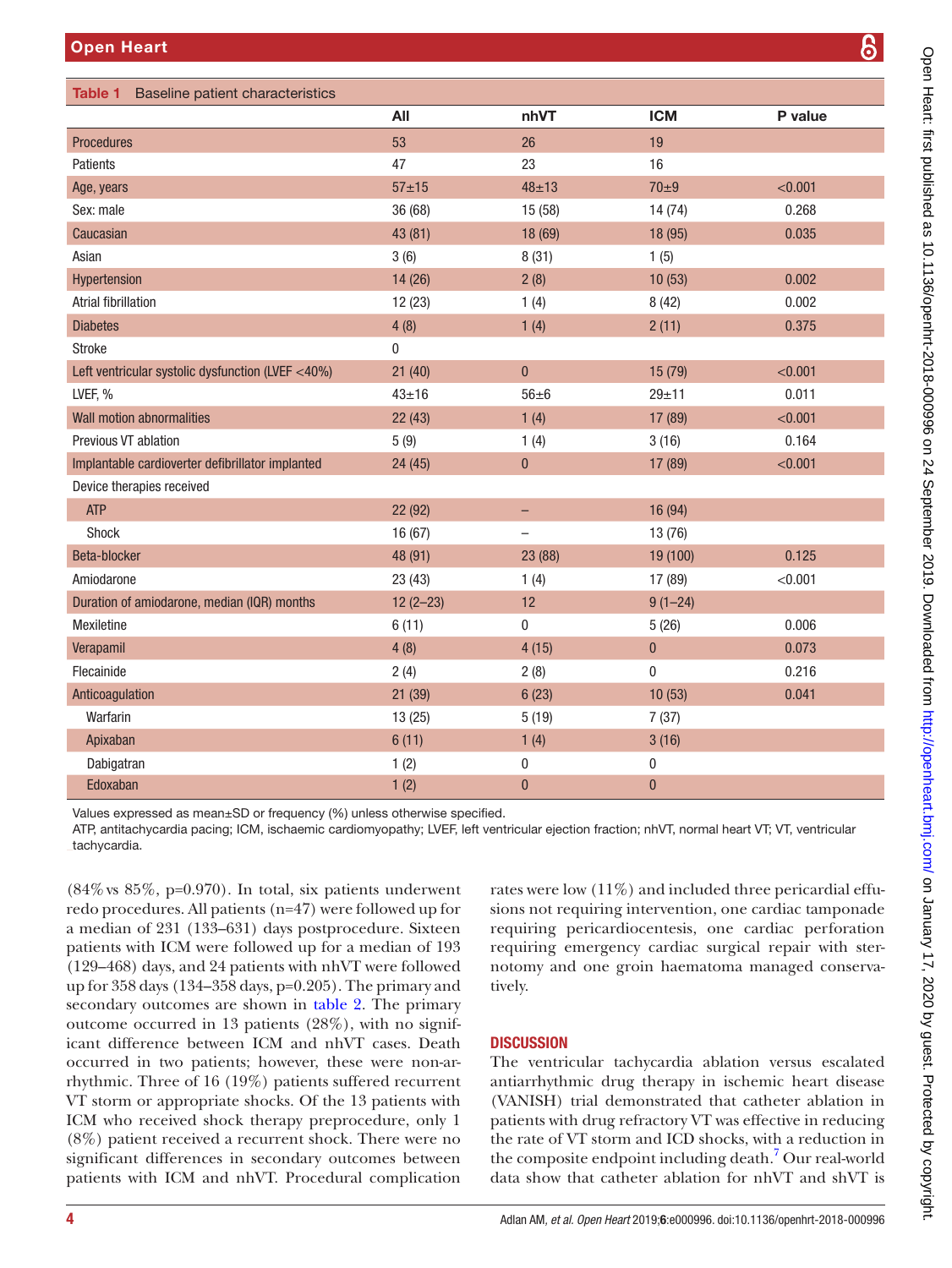<span id="page-4-0"></span>

| <b>Table 2</b> Outcomes           |         |          |            |         |  |  |  |
|-----------------------------------|---------|----------|------------|---------|--|--|--|
|                                   | All     | nhVT     | <b>ICM</b> | P value |  |  |  |
|                                   | 47      | 24       | 16         |         |  |  |  |
| Primary outcome*                  | 13 (28) | 9(38)    | 3(19)      | 0.205   |  |  |  |
| <b>Secondary outcomes</b>         |         |          |            |         |  |  |  |
| Cardiovascular<br>hospitalisation | 10(21)  | 5(21)    | 5(31)      | 0.456   |  |  |  |
| Death                             | 2(4)    | $\Omega$ | 2(13)      | 0.076   |  |  |  |
| <b>Recurrent VT/shock</b>         | 19 (40) | 9(38)    | 7(44)      | 0.693   |  |  |  |
| VT storm+                         | 4 (17)  |          | 3(19)      |         |  |  |  |
| Appropriate shocks‡               | (2)     |          | (6)<br>1   |         |  |  |  |

Values reported as frequency (%).

\*The primary outcome for nhVT was a composite of all-cause death, cardiovascular hospitalisation and recurrent VT, defined as sustained VT or PVC burden >10%. For shVT the primary outcome was a composite of arrhythmic death, VT storm (≥3VT episodes in 24hours) and appropriate shocks.

†Reported as a percentage of patients with SHD.

‡Reported as a percentage of patients with ICDs.

ICDs, implantable cardioverter defibrillators; ICM, ischaemic

cardiomyopathy; nhVT, normal heart VT; PVC, premature

ventricular contraction; SHD, structural heart disease; shVT,

structural heart VT; VT, ventricular tachycardia.

relatively safe, and is associated with a high rate of acute procedural success and long-term success. The outcome of shVT ablation in our study was comparable with the VANISH trial's primary outcome. In this multicentre RCT of 259 patients with ICM and recurrent VT despite AAD therapy, VT ablation was superior to escalating AAD therapy.<sup>7</sup> In a meta-analysis of three RCTs including 346 patients, VT ablation was found to reduce ICD therapies, including shocks and electrical storm, with no overall effect on mortality. Furthermore time to VT recurrence was significantly delayed in patients undergoing catheter ablation.<sup>67</sup>

The development and widespread availability of ICDs have resulted in a marked change in the survival of patients with VT.<sup>[3](#page-6-0)</sup> Patients who formerly would have succumbed to SCD now survive to experience recurrent VT episodes and ICD therapies. ICD therapy occurs in approximately 40% of patients within the first year after ICD implant for secondary prevention<sup>[20 21](#page-6-11)</sup> and in 5%–18% of patients within 1year after ICD implantation for primary prevention.<sup>322</sup> This, coupled with an increasing frequency of ICD implantation,  $^{23.24}$  has resulted in an increasing frequency of patients presenting with recurrent ICD shocks and the likelihood of a growing problem. Camm and Nisam<sup>23</sup> showed that implant rates for ICDs in the USA increased exponentially from 2003, and after a lag of 4 years VT ablation rates have risen with a similar trend.<sup>14</sup> UK data have shown an exponential rise in high energy implant rates from 2013, with 238 implants/million of the population in  $2015/2016.^{24}$  Our registry data have shown a similar exponential rise in VT ablation cases since January 2016.

RCTs have recruited patients into large centres with extensive experience in VT ablation over several years. The

#### Arrhythmias and sudden death

VANISH trial was a multicentre RCT conducted at 22 tertiary centres where VT ablation was routinely performed, with centres chosen to reflect 'a high level of competence in VT ablation technique'. We have shown that using the same patient selection criteria, an established regional centre can deliver a comparable clinical outcome of a relatively higher risk procedure with a safety profile comparable with nhVT ablation. The VANISH trial recruited patients treated with amiodarone for at least 3 months. Our cohort of patients with ICM included 15 of 16 (89%) patients treated with amiodarone for at least 9 months. Qualifying episodes of VT in VANISH were required to be monomorphic and to have a cycle length greater than 240 ms (250 beats per minute), which was consistent with our cohort of patients with ICM (379±19ms). In VANISH the primary outcome was a composite endpoint including death, VT storm or appropriate ICD shocks, which occurred less frequently in patients undergoing ablation versus patients having escalated AAD therapy  $(59.1\% \text{ vs } 68.5\%, \text{ HR } 0.72,$ 95% CI 0.53 to 0.98, p=0.04). In our registry we report a primary outcome (arrhythmic death, VT storm or appropriate shocks) of 19% at a median of 6-month follow-up. When using the same primary outcome as in VANISH (all-cause death, VT storm or appropriate shocks) at 6 months which was approximately 20%, we showed an event rate of 31%. Two large prospective multicentre trials reported acute success rates (defined as elimination of all inducible VTs) of 41% and 49% with long-term rates of freedom from VT of  $44\%$  and  $53\%$ , respectively.<sup>25</sup> Our acute procedural endpoint performed in all patients with ICM demonstrated a procedural success rate of 84%. A strength of our study was the definition of acute procedural success in ICM, based on data from Carbucicchio *et al*. [13](#page-6-5) It was shown that although elimination of all VTs (class A endpoint) provided the best outcome in terms of cardiac death, VT storm and any VT recurrence, the endpoint of clinical VT non-inducibility alone (class B endpoint) yielded a comparable cardiac death and recurrent VT storm primary outcome. The class B definition of success included residual VT with both longer and shorter cycle lengths to the clinical VT. Given that following ablation recurrent VT is unlikely to present with a shorter TCL, $^{26}$  $^{26}$  $^{26}$  we believe that our definition of success was more robust than the class B definition, as it included patients with successful ablation of clinical VT and all VTs with a longer TCL. This is further supported by the heart center of leipzig ventricular tacycardia (HELP-VT) registry data, where higher VT recurrence rates were observed in the class B defined cohort.<sup>27</sup>

Our outcomes for nhVT were comparable with a large multicentre retrospective study of 1185 patients undergoing catheter ablation of PVCs recruited over a 9-year period[.28](#page-6-18) With similar baseline characteristics to our cohort, Latchamsetty *et al*<sup>28</sup> reported an acute procedural success rate of 84% and a long-term success rate of 85% after a mean of 1.9 years of follow-up.

Our study was not designed or powered to detect differences in mapping or ablation strategies. Various strategies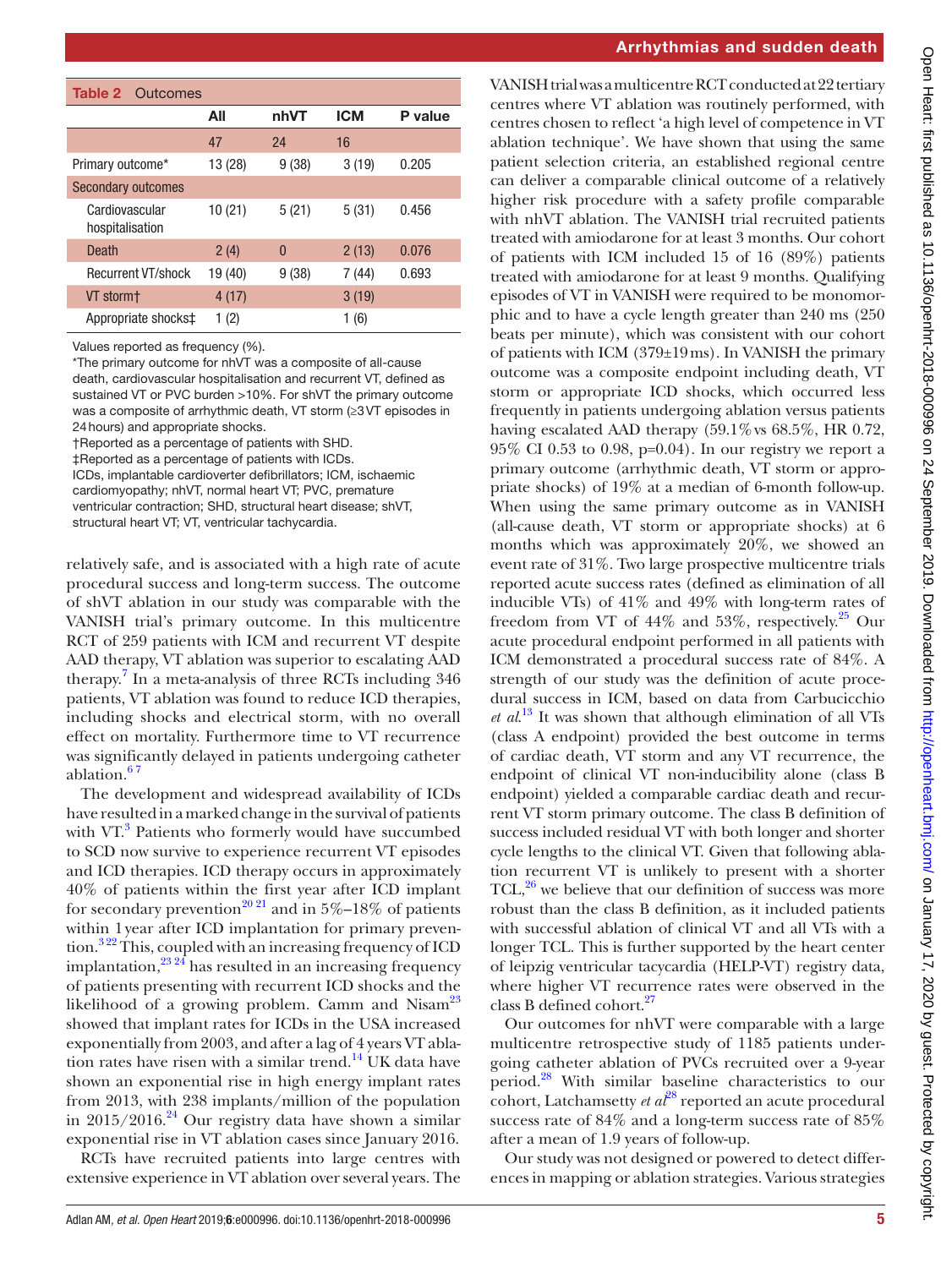in VT ablation include targeting scar border zone with  $circumferential lines  $±$  dense scar lines, scar homogeneous$ tion, LAVA/late potential sites, critical isthmus targeting and scar dechannelling. The VISTA (ventricular tachycardia versus addition of substrate ablation on the long term success rate of VT ablation) trial compared clinical VT ablation versus substrate modification and showed better outcome in substrate-guided ablation.<sup>29</sup> Both LAVA targeting<sup>9</sup> and dechannelling<sup>8</sup> have been shown to reduce recurrent VT. In haemodynamically unstable patients with VT, we routinely perform substrate-based ablation targeting border zones and LAVA/late potentials, and in more recent cases we adopted the dechannelling protocol which has yielded excellent non-inducibility endpoints. Technological advances in ablation lesion assessment over the course of the study resulted in increased use of force-time integral, lesion size index and ablation index in more recent cases.

A further strength of our study is that we reported rates of procedures performed under conscious sedation or general anaesthesia. Given the limited catheter laboratory time and general anaesthetic cover which most UK tertiary centres are challenged with, a predominate substrate mapping strategy has enabled the majority of our procedures to be safely performed under conscious sedation with procedural times reduced to less than 4hours, requiring on average of 28min of fluoroscopy and 56min of ablation, comparable with the HELP-VT registry data.<sup>[27](#page-6-17)</sup>

The high efficacy and safety outcomes reported in our real-world registry data reflect a combination of local expertise and a range of facilities in our established electrophysiology (EP) centre. Catheter ablation for VT can be complex and associated with an increased mortality risk when performed in low-volume or medium-volume centres (<25 postinfarct VT ablation procedures per year).<sup>14</sup> In a European survey of 88 centres in 12 countries, approximately 22% and 14% of centres perform more than 50 VT ablations per year for patients with normal heart and SHD, respectively.<sup>[30](#page-6-21)</sup> Readers are directed to a recent international expert consensus statement on catheter ablation of ventricular arrhythmias, which sets out requirements for operators and institutions to ensure ablations can be performed competently and safely.<sup>[31](#page-6-22)</sup> Briefly electrophysiologists should be adequately trained in mapping and ablation of complex ventricular arrhythmias. Institutions should have adequate facilities and personnel, including onsite interventional cardiologists (for coronary imaging); onsite cardiothoracic surgical backup for procedures requiring pericardial access in cases of the need for emergency sternotomy and cardiopulmonary bypass; and anaesthetic support.

## Study limitations

This study is a single-centre, non-randomised cohort and represents the skills of six experienced operators. The mapping and ablation strategies employed were not predefined but rather reflected contemporary trends in

techniques and technology. It is possible that the combination of technological advances and a 'learning curve' may account for better outcomes in the ICM group compared with the nhVT, which were predominantly performed in the early stages of our VT ablation service. Finally, in our study we did not include outcomes following repeat ablations for recurrent VT. During the study period we performed two ablation procedures in six patients, which may have resulted in improved outcomes than those reported in this present study.

### **CONCLUSION**

These real-world registry data have demonstrated that catheter ablation for VT is safe and effective, with acute procedural and long-term outcomes comparable with RCTs. Furthermore, in our cohort we found similar safety and efficacy for VT ablation in patients with ICM and nhVT. Our study shows that using the same patient selection criteria as the VANISH trial, an established ablation centre can deliver an equivalent clinical outcome of a relatively higher risk procedure (ie, ICM VT catheter ablation) with a good safety profile comparable with nhVT.

#### Author affiliations

<sup>1</sup> Liverpool Heart and Chest Hospital NHS Foundation Trust, Liverpool, UK <sup>2</sup>Department of Cardiology, University Hospital Coventry, Coventry, UK <sup>3</sup>Department of Cardiology, Good Hope Hospital, University Hospitals Birmingham NHS Foundation Trust, Birmingham, UK 4 Department of Cardiology, Worcestershire Royal Hospital, Worcester, UK 5 University Hospital Coventry, Coventry, UK 6 Hopital Henri Mondor, Paris, , France <sup>7</sup> Cardiology, University Hospital Coventry, Coventry, UK <sup>8</sup>Warwick Medical School, University of Warwick, Coventry, UK

#### Twitter Ahmed M Adlan [@ahmed\\_adlan](https://twitter.com/ahmed_adlan)

Contributors TD and FO designed the study. TD, AMA, AA and RD collected the data. TD, FO, SH, SP, WF and SY recruited the patients and performed the procedures. AMA performed the statistical analysis and drafted the manuscript. All authors performed the critical review of the manuscript, including multiple drafts, and approved the final version.

Funding The authors have not declared a specific grant for this research from any funding agency in the public, commercial or not-for-profit sectors.

Competing interests None declared.

Patient consent for publication Not required.

Ethics approval The study applied the principles of the Declaration of Helsinki, with ethical approval obtained from our local audit and research department.

Provenance and peer review Not commissioned; externally peer reviewed.

Data availability statement Data are available upon reasonable request.

Open access This is an open access article distributed in accordance with the Creative Commons Attribution Non Commercial (CC BY-NC 4.0) license, which permits others to distribute, remix, adapt, build upon this work non-commercially, and license their derivative works on different terms, provided the original work is properly cited, appropriate credit is given, any changes made indicated, and the use is non-commercial. See: [http://creativecommons.org/licenses/by-nc/4.0/.](http://creativecommons.org/licenses/by-nc/4.0/)

#### **References**

<span id="page-5-0"></span>1. Al-Khatib SM, Stevenson WG, Ackerman MJ, *et al*. 2017 AHA/ ACC/HRS guideline for management of patients with ventricular arrhythmias and the prevention of sudden cardiac death: Executive summary: a report of the American College of